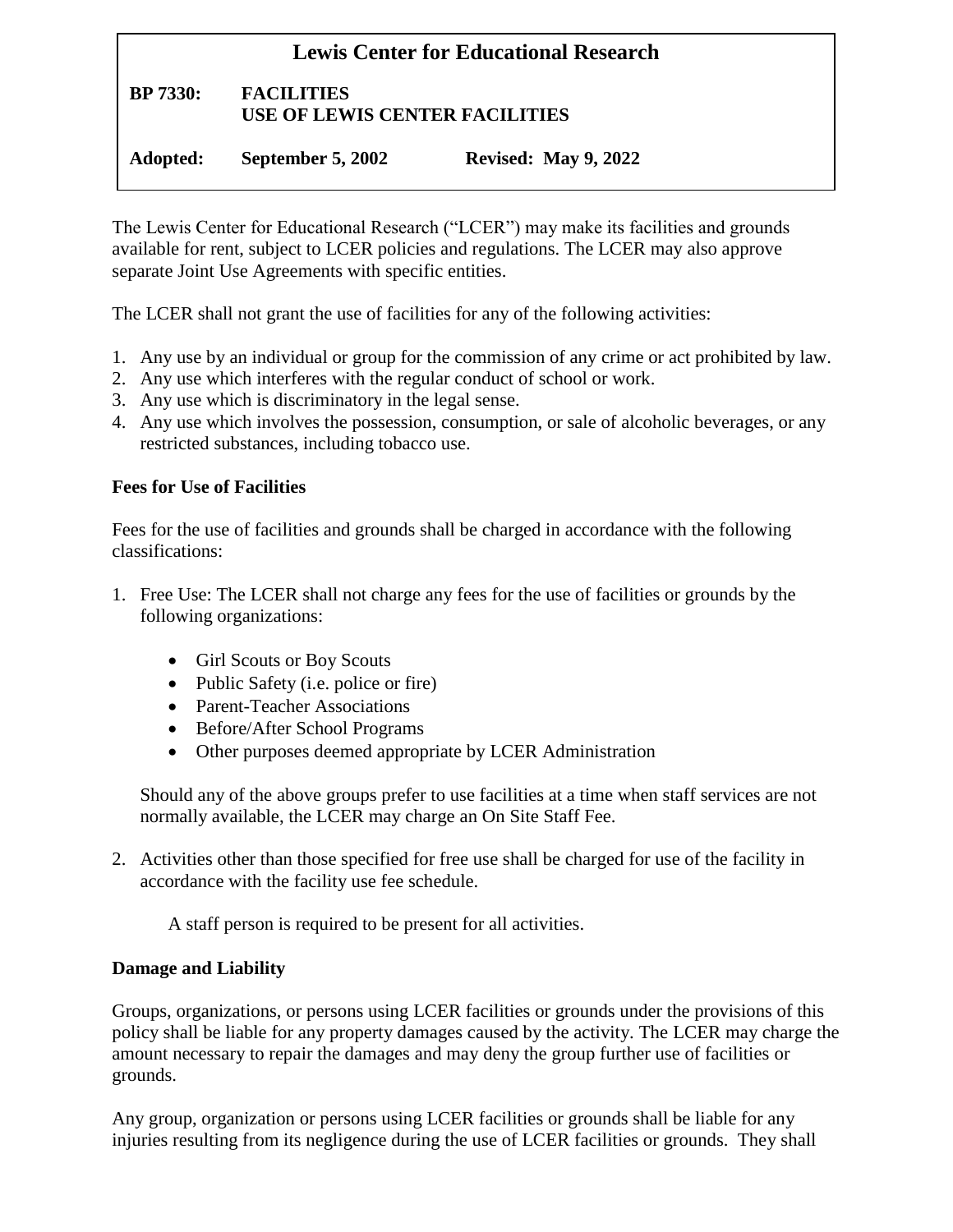bear the cost of insuring against this risk and defending itself against claims arising from this risk.

Groups, organizations or persons shall provide the LCER with evidence of insurance against claims arising out of the group's own negligence. They shall also be required to include the LCER as an additional insured on their liability policies for claims arising out of the negligence of the group.

## **Application for Use of Facilities**

- 1. Any group, organization or person desiring to use LCER facilities shall file an application in accordance with these regulations.
- 2. The individual making application for use of LCER facilities shall be a responsible adult, and in the case of an organization he/she shall be an officer of the organization or a person duly appointed by the organization to make such an application. Each organization making application shall provide proof of insurance in the amount of \$1,000,000 naming the Lewis Center for Educational Research as an additional insured. The LCER shall verify all insurance coverage.
- 3. An application for use of LCER facilities shall be submitted on the form supplied by the LCER not less than four calendar weeks prior to the day of the activity, at which time fees shall be determined. Applicant shall pay estimated costs, if any, no later than two weeks prior to the day of the activity.
- 4. The applicant shall set forth in detail the nature of the activity and the persons or organization sponsoring the activity.
- 5. Any addendum to the agreement shall be prepared by the President/CEO, and signed by the President/CEO and by the applicant.
- 6. LCER functions shall take precedence over previously scheduled meetings of outside organizations. In such cases the organizations will be so notified by the President/CEO.
- 7. Applications for LCER use are approved at the discretion of the President/CEO. Applications may be denied for any reason.

### **General Conditions**

- 1. No illicit drugs or alcoholic beverages in any form shall be brought onto LCER property, including grounds and parking lots. Any person under the influence of intoxicating liquors shall be denied participation of any form in the activity.
- 2. No tobacco use is allowed on any LCER property, including grounds and parking lots. Electronic nicotine delivery services (ENDS), such as electronic cigarettes, electronic hookahs, and other vapor emitting devices, which mimics the use of tobacco products is also prohibited.
- 3. Use of LCER facilities by outside organizations during non-hours shall be dependent upon the availability of LCER personnel to assume the responsibility of supervision of LCER equipment, buildings and grounds.
- 4. There shall be at least one staff member present at each activity whose duties shall include opening and closing the buildings and grounds, and supervising their use. The organization or group using the facilities shall be required to pay for any staff services required.
- 5. The LCER may require that security personnel be present for activities held on LCER property. The organization or group using the facility shall be required to pay for any security services required.
- 6. Staff assigned to an activity shall make no facility or equipment available other than that specifically set forth in the approval.